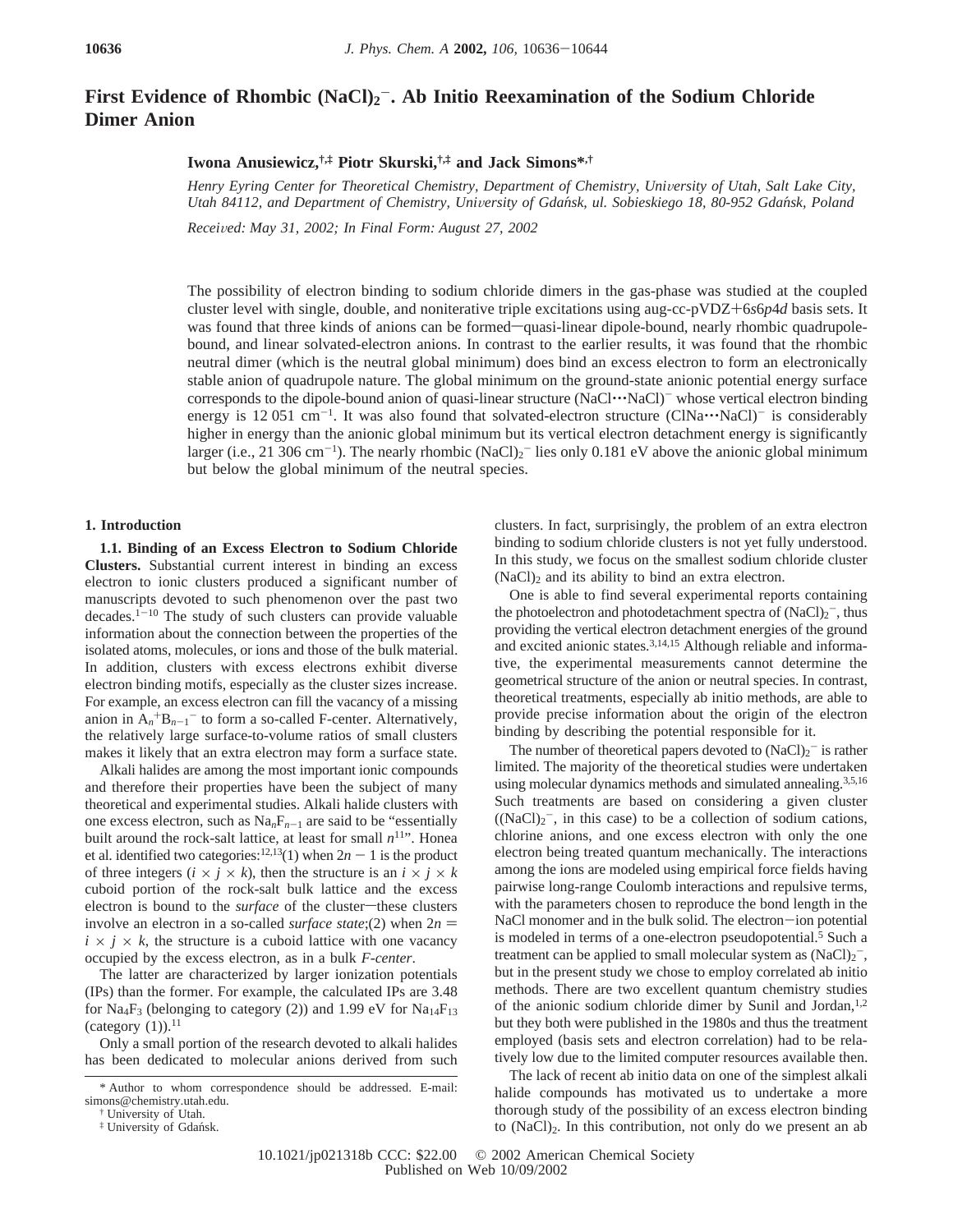initio reexamination of the anionic sodium chloride dimer but also we show the first theoretical evidence that the rhombic  $(NaCl)<sub>2</sub>$ <sup>-</sup> anion is indeed electronically stable. We believe this contribution is important because there is common opinion that  $(NaCl)<sub>2</sub>$ <sup>-</sup> can exist in only two forms: (i) linear (or quasi-linear)  $-(NaCl\cdots NaCl)$  as a dipole-bound anionic state, and (ii) as a "solvated electron" linear species  $CINa...(-)...NaC$ , with the excess electron trapped between the positive sodium centers. If the existence of the rhombic anion is excluded, one misses the important issue of attaching the excess electron to the globalminimum structure of the neutral parent, which indeed is a rhombus. Moreover, we show that it is the quadrupole potential of the rhombic neutral molecular host that is, in fact*,* responsible for the excess electron binding in this case.

**1.2. Dipole- and Quadrupole-Bound Anions and Solvated Electrons.** The binding of electrons to polar molecules has been addressed in many theoretical studies. $17-30$  It has been shown that, within the Born-Oppenheimer (BO) approximation, species with a dipole moment greater than 1.625 D possess an infinite number of bound anionic states.31,32 However, a more practical critical value to experimentally observe a dipole-bound state (DBS) of anion bound by at least  $1 \text{ cm}^{-1}$  was found to be slightly larger, ca. 2.5 D.<sup>17</sup> In fact, this "practical" value depends strongly on the size and chemical structure of a molecule (i.e., the number and type of inner-shell and valence orbitals). Jordan and Luken demonstrated that the loosely bound electron in a dipole-bound state occupies a diffuse orbital localized mainly on the positive side of the dipole.20 This finding has been confirmed in many more recent studies. The role of non-BO coupling has been studied by Garrett, who concluded that such couplings are negligible for dipole-bound states with electron binding energies much larger than the molecular rotational constants.33

The electron binding energy (*D*) can be estimated on the basis of Koopmans' theorem  $(KT)^{34}$  as well as at other levels of theory. The orbital relaxation effects, which are neglected in the KT approximation, have been found to be quite small for a variety of dipole-bound anionic states.<sup>21</sup> In contrast, the role of electron correlation has proven to be very significant. In fact, in many cases, the electron binding energy of a dipole-bound anion is dominated by the contribution from electron correlation. In particular, the dispersion interaction of the excess electron with the electrons of the neutral parent molecule proved to be crucial for the stability of the dipole-bound anion<sup>18,19,21-24</sup> although higher-order correlation effects can also be significant.21-24,29,35 An excess electron may be trapped inside a molecular cluster instead of being attached to the dipole moment of the neutral cluster. The existence of such species, very often referred to as *solvated electrons* (SE), has been known since 1864 when they were observed in liquid ammonia.<sup>36</sup> Since then, many systems containing solvated electrons have been studied, such as  $(NaCl)_n$ <sup>-</sup>  $(n = 2,3,4)$ ,<sup>1,2</sup>  $(HF)_n$ <sup>-</sup>  $(n = 2,3)$ ,<sup>37</sup> and  $I = (CNH_2)_1$ <sup>-38</sup>  $[O=C(NH<sub>2</sub>)<sub>2</sub>]<sup>-</sup>$ .<sup>38</sup>

There are several important differences between SE systems and dipole-bound anions. The former contain an extra electron localized primarily *inside* a cluster of polar molecules whose dipoles are directed toward the excess electron.39 In the latter, an excess electron is localized *outside* the molecular framework and the dipoles are aligned constructively. SE systems are known to usually possess relatively large vertical electron detachment energies (VDE) and to undergo large geometrical rearrangements upon electron detachment because the dipoles directed toward one another are highly unfavorable in the absence of the electron.1,2,38,39

Higher multipole moments may also be responsible for an excess electron binding. In particular, the possibility of forming stable anions by molecules with significant quadrupole moments and vanishing dipole moments has attracted both theoretical $40-44$ and experimental chemists.45,46 These molecular anions are similar to dipole-bound anions, however, the generalization of the electrostatic model developed for dipole-bound anions to quadrupole-bound anions (QBS) is not straightforward. The charge distribution in a quadrupole is characterized by eigenvalues of the traceless quadrupole tensor  $47$ 

$$
Q_{\alpha,\beta} = \sum_{i} q_i (3r_i^{\alpha} r_i^{\beta} - r_i^2 \delta_{\alpha,\beta})
$$
 (1)

where  $r_i^{\alpha}$  is the  $\alpha$ th Cartesian coordinate of the charge  $q_i$ . For a species with cylindrical symmetry around the z axis, such as species with cylindrical symmetry around the *z* axis, such as the  $(NaCl)<sub>2</sub>$  rhombus studied here, the nondiagonal elements  $Q_{\alpha,\beta}$  vanish and  $Q_{x,x} = Q_{y,y} = -0.5 Q_{zz}$ . Then  $Q = Q_{zz}$  may be used to characterize the quadrupole potential. The Schrödinger equation for an electron in the potential of a cylindrical point quadrupole

$$
\left(-\frac{1}{2}\nabla^2 - \frac{Q(3\cos^2\theta - 1)}{4r^3}\right)\phi_{\text{mbe}} = \epsilon\phi_{\text{mbe}} \tag{2}
$$

has a bound solution for any nonzero value of *Q* due to the strong singularity at the origin<sup>48,49</sup> (in eq 2  $\phi$ <sub>mbe</sub> describes a multipole-bound electron (mbe) and  $\epsilon$  is the negative of the excess electron binding energy). We would like to stress that, unlike the dipole case for which the dipole moment  $(\mu)$  has to exceed 1.625 D for bound states to exist, the quadrupole potential can support bound states for any  $Q \geq 0$  (see discussion given in ref 49). Therefore, any discussion considering the problem of a critical value of *Q* regarding an excess electron binding seems pointless.

If a "hard core" repulsion is included in the electrostatic model of eq 2, then a bound solution may disappear or may persist if  $Q$  is large enough.<sup>45</sup> Therefore, the definition of quadrupolebound anions cannot be solely based on the magnitude of *Q*. One needs to take into account the spatial extent of the charge distribution of the neutral molecule as well as the short-range occupied orbital exclusion (ooe) effects. It has been proposed by Gutowski and Skurski<sup>42</sup> to consider an anionic state to be bound as a result of the static interaction with the charge distribution of a neutral system denoted *N* if the one-particle Schrödinger equation

$$
\left(-\frac{1}{2}\nabla^2 + V_{\text{elst}}^{\text{exact}} + V_{\text{ooe}-\text{exch}}^{\text{exact}}\right)\phi_{\text{mbe}} = \epsilon \phi_{\text{mbe}} \tag{3}
$$

possesses a bound solution. Here,  $V_{\text{elst}}^{\text{exact}}$  represents the potential from the exact charge distribution  $\rho_N^{\text{exact}}$  of *N* 

$$
V_{\text{elst}}^{\text{exact}}\phi(1) = \int_{1,2}^{\rho_{N}^{\text{exact}}(2)} d\tau_{2}\phi(1), \tag{4}
$$

and  $V_{\text{on}}^{\text{exact}}$  guarantees that the Pauli exclusion principle<br>requirements are not violated by  $\phi$ . Fountion 3 applies to requirements are not violated by  $\phi_{\text{mbe}}$ . Equation 3 applies to any multipole-bound anion and may be reduced to a one-particle Schrödinger equation for a dipole-bound anion or to eq 2 through a truncated multipole expansion of  $V_{\text{elst}}^{\text{exact}}$  and neglect of  $V_{\text{ooe-exch}}^{\text{exact}}$ .

Since, in practical calculations, the  $V_{\text{est}}^{\text{exact}}$  and  $V_{\text{osoc-exch}}^{\text{exact}}$ operators are not available, it has been proposed<sup>42</sup> to use a wellknown approximation to eq 3 at the Hartree-Fock (HF) self-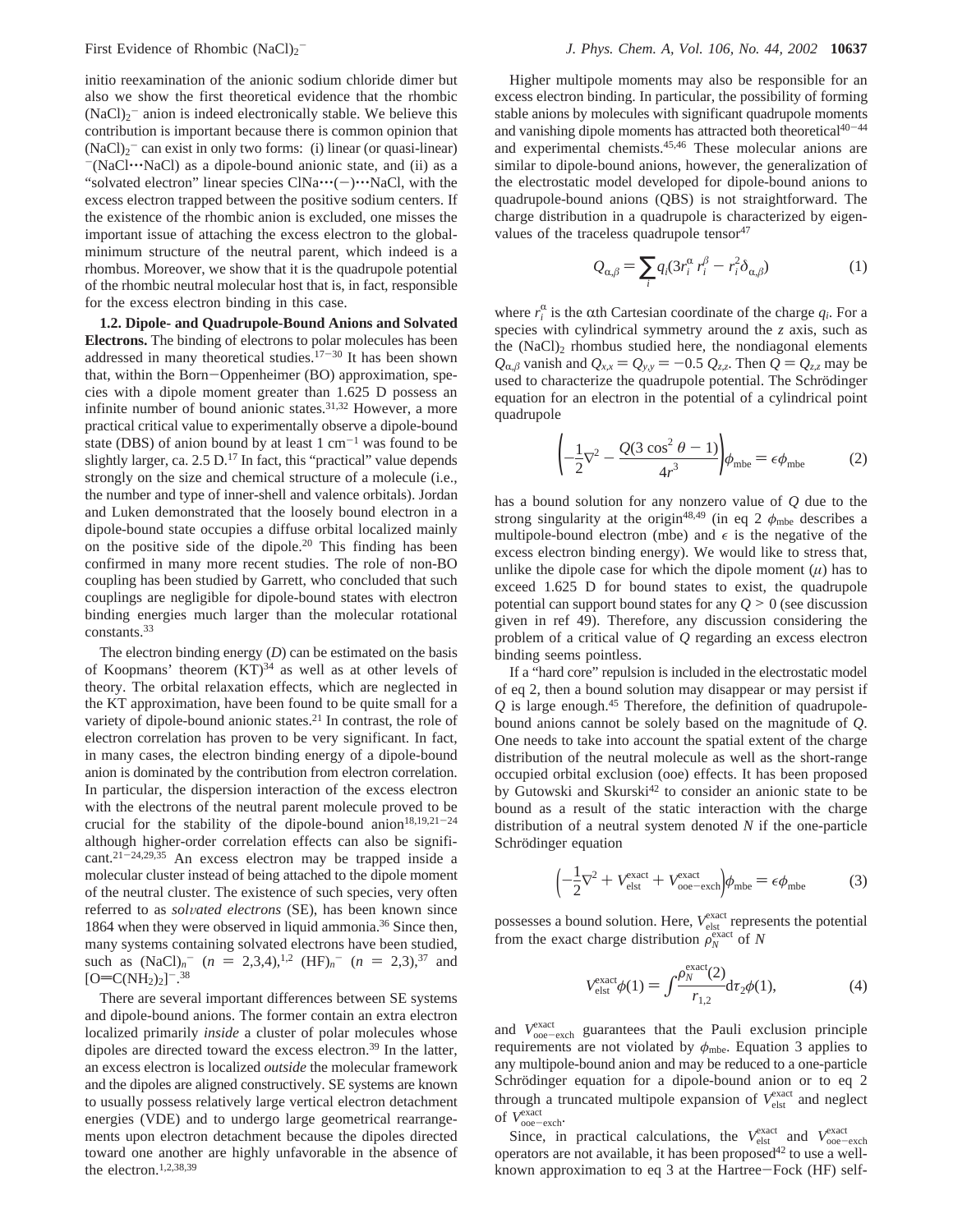consistent-field (SCF) level of theory. With  $\rho_N^{\text{exact}}$  in *V*elst replaced by  $\eta_N H_F$  and *Vexact* replaced by the standard SCF replaced by  $\rho_N^{HF}$ , and  $V_{\text{ooe-exch}}^{\text{exact}}$  replaced by the standard SCF<br>exchange operators eq. 3 becomes equivalent to the KT exchange operators, eq 3 becomes equivalent to the KT description of the excess electron binding. In this case  $\epsilon$  is equal to the energy of the virtual orbital  $\phi_{mbe}$  obtained in the SCF calculation for *N*. The electron binding energy at the KT level of theory is given by the negative of  $\epsilon$  and is labeled  $D<sup>KT</sup>$ .

The criterion given by eq 3 is necessary but not sufficient to identify a dipole- or a quadrupole-bound anion (see the discussion in ref 42). There are many systems, such as 7,7,8,8 tetracyanoquinodimethane (TCNQ) or tetracyanoethylene (TCNE), for which there is at least one negative eigenvalue in the SCF spectrum of virtual molecular orbitals, and the related orbital is occupied in the anionic state.<sup>50,51</sup> Although the negative eigenvalue indicates that the excess electron is already bound as a result of the static plus SCF exchange interaction with the charge distribution of the neutral core, the charge distribution of the excess electron may reveal that one is not dealing with the multipole-bound anion. In brief, the charge distribution of *N* and of the excess electron should not have major regions of large overlap. Moreover, the symmetry of the charge distribution of the excess electron has to be consistent with the electrostatic potential produced by the lowest nonvanishing multipole moment of *N*. In fact, in the anionic states of TCNQ and TCNE, the excess electron occupies  $\pi$  molecular orbitals dominated by valence 2p atomic orbitals. Hence, the spatial extent of the charge distributions of the excess electron and of *N* are not different enough to invoke the multipole-binding model.

**1.3. (NaCl)<sub>2</sub><sup>-</sup>. The Current Status.** Our goal in this section is to provide the reader with the most recent results that are available in the literature considering the excess electron binding to sodium chloride dimer. As far as the geometrical structures are concerned, there are only two kinds that have been described: (i) a linear (or slightly bent) structure in which the two NaCl monomers are aligned *head-to-tail* as to maximize the polarity of the dimer, and the excess electron is localized mainly outside the molecular framework at the positive end of the molecular dipole (e'''Na-Cl'''Na-Cl); and (ii) a linear *<sup>D</sup>*∞*<sup>h</sup>*symmetry structure in which two NaCl monomers are aligned *head-to-head* and the excess electron is localized mainly inside the cluster, between two sodium atoms (Cl-Na $\cdots$ e $\cdots$ Na-Cl).

Structure (i) is a dipole-bound anion that belongs to the "surface states", while structure (ii) is the solvated-electron species that serves as a simple model for an F-center.

The experimental value of the vertical electron detachment energy of  $(NaCl)<sub>2</sub>$  has been reported by Bloomfield et al. as  $1.55 \pm 0.05$  eV.<sup>3</sup> This value comes from the photoelectron and photodetachment spectra performed for a variety of stoichiometric cluster anions  $(NaCl)_n$ <sup>-</sup> (where  $n = 2-13$ ). Earlier, this group reported the value of  $1.25 \pm 0.01$  eV by means of their photodetachment threshold measurements on sodium chloride cluster anions in the plume of laser-vaporized sodium chloride.14 The experimental VDE  $= 1.55$  eV seems more reliable in the context of simulated annealing results providing  $1.58 \text{ eV}^3$  and  $1.59$  eV.<sup>5</sup> In addition, Yu et al.<sup>5</sup> found that both simulated annealing and local minimization techniques yield a slightly bent *head-to-tail* chain as the minimum energy structure for the anionic  $(NaCl)<sub>2</sub>$ <sup>-</sup> cluster. Local minimization performed by the same group led also to a SE (*head-to-head*) isomer for which they predicted a vertical electron binding energy of 2.88 eV.5 This structure, however, was found to be higher than the *headto-tail* global minimum by 0.82 eV. Thus it appears that the experimental data<sup>5</sup> relate to the *head-to-tail* dipole-bound anion.

To the best of our knowledge, the best and most recent ab



Figure 1. Equilibrium structures corresponding to the anionic minima and transition states studied in this work. The values of the geometrical parameters defined here are given in Table 1.

initio calculations for the sodium chloride dimer anion have been performed by Sunil and Jordan and reported as two separate manuscripts.<sup>1,2</sup> Sunil and Jordan first studied the neutral and anionic form of the sodium chloride dimer by employing the SCF method with 6-31G basis sets augmented on the sodium and chlorine atoms with diffuse *s* and *p* functions, and with *d* functions<sup>1,52</sup> (the resulting basis set was later referred to as the  $SI$  basis set<sup>2</sup> by these authors). There were two geometrically stable anionic structures found, the *head-to-tail* (NaCl···NaCl)<sup>-</sup> dipole-bound anion and the "solvated-electron" species (ClNa' "(-)"NaCl) with 1.28 and 2.55 eV vertical detachment energies, respectively. In addition, the SE system was predicted to be higher in energy than the dipole-bound anion by 0.51 eV.<sup>1</sup>

In their second paper on this subject, Sunil and Jordan not only improved their results by including correlation effects at the MP2 level and replacing the SJ basis with the  $6-31+G(2d)$ basis, but also studied the  $(NaCl\cdots NaCl)^{-} \leftrightarrow (ClNa\cdots (-)\cdots$ NaCl) interconversion. They obtained VDE values of 1.42 eV  $(HF/6-31+G(2d))$  and 1.46 eV (MP2/6-31+G\*) for the dipolebound  $(NaCl\cdots NaCl)^-$  anion, and 2.55 eV  $(HF/6-31+G(2d))$ and 2.87 eV (MP2/6-31+G\*) for the solvated electron (ClNa $\cdot$  $\cdot$ (-) $\cdot$ ··NaCl) species.<sup>2</sup> The transition state (TS) connecting these two minima was also found to be capable of supporting a stable anion (with VDE = 0.50 eV, at the MP2/6-31+G\* level). The TS's geometrical structure was found to be planar and L-shaped as shown in the bottom right picture of Figure 1. As obtained at the MP2/6-31+ $G^*$  level, there is a kinetic barrier of 0.27 eV for the  $SE \rightarrow TS \rightarrow DBS$  transformation and of 0.78 eV for the reverse process<sup>2</sup>.

Both simulated annealing and local minimization techniques predicted the dipole-bound anion to be slightly bent.<sup>5</sup> Sunil and Jordan also found it to be bent when studied with the SJ basis set;<sup>1</sup> however, with the 6-31+G(2d) basis, this anion was linear.<sup>2</sup> These results<sup>1,2</sup> are consistent with the observation of Sunil and Jordan that the  $Na-Cl-Na$  bending potential is quite flat (e.g., with the  $6-31+G(2d)$  basis set, there is a bending mode with a frequency of only 5  $cm^{-1}$ ).<sup>2</sup>

Sunil and Jordan also examined the possibility of supporting an electronically stable anion by the rhombic cluster. Since the rhombic  $D_{2h}$ -symmetry structure is undoubtedly the global minimum on the potential energy surface of the neutral species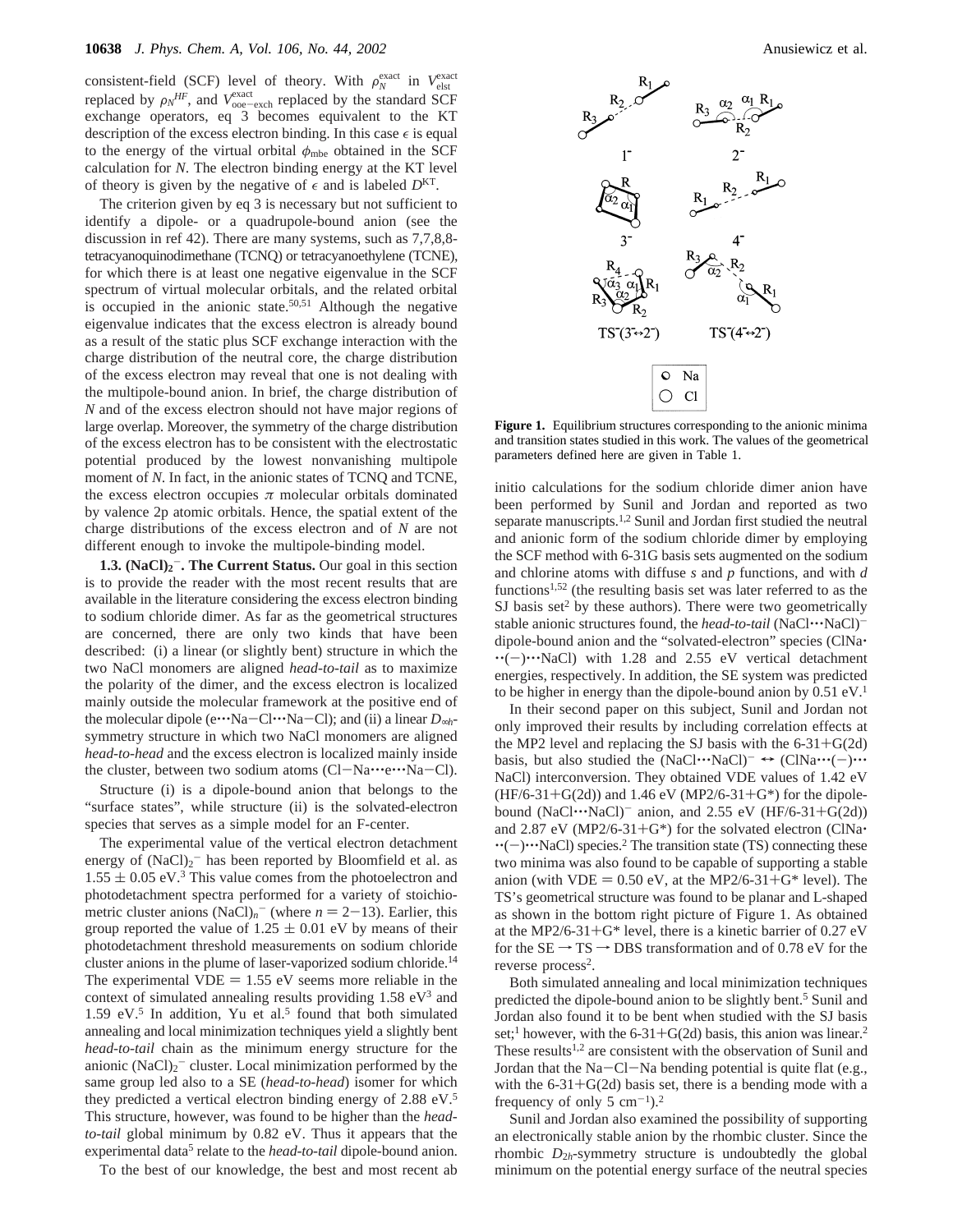(as confirmed by many studies<sup>1,2,5,10</sup>), it seemed natural to explore its capability of binding an excess electron. However, their ab initio calculations failed to yield a stable anion for this cyclic dimer.2

In this paper, we present an ab initio reexamination of excess electron binding to the sodium chloride dimer providing electron binding energies calculated at the coupled-cluster level with single and double excitations and noniterative triples (CCSD- (T)) with correlation-consistent basis sets. In particular, we show that the rhombic  $D_{2h}$ -symmetry structure of the neutral supports an electronically stable anion of quadrupole-bound nature.

### **2. Methods**

We first studied the ground-state potential energy surfaces of the neutral and anionic sodium chloride dimers at the secondorder Møller-Plesset perturbation theory (MP2)<sup>53</sup> level. Because the methods we used are based on an unrestricted Hartree-Fock (UHF) starting point, it is important to make sure that little if any artificial spin contamination enters into the final wave functions. We computed the expectation value  $\langle S^2 \rangle$  for species studied in this work and found values of 0.7500 or 0.7501 in all anion cases. Hence, we are certain that spin contamination is not large enough to significantly affect our findings.

The electron binding energies (*D*) were calculated using a supermolecular approach (i.e., by subtracting the energies of the anion from those of the neutral). This approach requires the use of size-extensive methods for which we have employed Møller-Plesset perturbation theory up to the fourth order and the coupled-cluster method with single, double, and noniterative triple excitations (CCSD(T)).<sup>54</sup> In addition, *D* was analyzed within the perturbation framework designed for dipole-bound anions and solvated electrons described previously by Gutowski and Skurski.37 It should be pointed out, however, that a recent contribution by Peterson and Gutowski<sup>35</sup> suggests that perturbative rather than full inclusion of triple excitations in the coupled cluster method (i.e., CCSD(T) vs CCSDT) may lead to either underestimation or overestimation of the electron binding energy for some weakly bound systems such as HCNor HNC-.

The simplest theoretical approach to estimate *D* is based on Koopmans' theorem (KT). The KT binding energy (*D*KT) is the negative of the energy of the relevant unfilled orbital obtained from a Hartree-Fock self-consistent field (SCF) calculation on the neutral molecule. This is a static approximation to the electron binding energy, which neglects both orbital relaxation and electron correlation effects. These effects were taken into account by performing SCF and CCSD(T) calculations for the neutral and the anion.

The polarization of the neutral host (N) by the excess electron and the effect of back-polarization are taken into account when the SCF calculation is performed for the anion (A), and the accompanying induction effects on *D* are given by

$$
\Delta D_{\text{ind}}^{\text{SCF}} = D^{\text{SCF}} - D^{\text{KT}} \tag{5}
$$

where

$$
D^{\text{SCF}} = E_N^{\text{SCF}} - E_A^{\text{SCF}}
$$
 (6)

and  $E_{\rm N}^{\rm SCF}$  and  $E_{\rm A}^{\rm SCF}$  stand for the SCF energies of the neutral and the anion, respectively.

The dispersion interaction between the loosely bound electron and N was extracted from the MP2 contribution to *D*. The

dispersion term is a second-order correction with respect to the fluctuation-interaction operator and it is approximated here by <br>
∆*D*<sub>disp</sub>, which takes into account proper permutational symmetry for all electrons in the anion

$$
\epsilon_{\text{disp}}^{(02)} \approx \sum_{a \in N r < s} \sum_{e_a + e_{\text{mbe}}} \frac{|\langle \phi_a \phi_{\text{mbe}} | | \phi_r \phi_s \rangle|^2}{| \phi_e - e_r - e_s|} = -\Delta D_{\text{disp}}^{\text{MP2}} \tag{7}
$$

where  $\phi_a$  and  $\phi_{\text{mbe}}$  are *spin orbitals* occupied in the unrestricted Hartree-Fock (UHF) anion wave function,  $\phi_r$  and  $\phi_s$  are unoccupied orbitals, and the *e*'s are the corresponding orbital energies. The subscript mbe denotes the multipole bound electron's spin-orbital.

The total MP2 contribution to *D* defined as

$$
\Delta D^{\text{MP2}} = D^{\text{MP2}} - D^{\text{SCF}} \tag{8}
$$

is naturally split into dispersion and nondispersion terms

$$
\Delta D^{\text{MP2}} = \Delta D_{\text{disp}}^{\text{MP2}} + \Delta D_{\text{no-disp}}^{\text{MP2}} \tag{9}
$$

with the latter dominated by the correlation correction to the static Coulomb interaction between the loosely bound electron and the charge distribution of N.

The higher-order MP contributions to *D* are defined as

$$
\Delta D^{\text{MPn}} = D^{\text{MPn}} - D^{\text{MP}(n-1)} \quad n = 3,4 \tag{10}
$$

Finally, the contributions beyond the fourth-order are estimated by subtracting MP4 results from those obtained at the coupledcluster SD(T) level

$$
\Delta D^{\text{CCSD(T)}} = D^{\text{CCSD(T)}} - D^{\text{MP4}} \tag{11}
$$

The diffuse character of the orbital describing the loosely bound electron necessitates the use of extra diffuse basis functions having very low exponents.<sup>55</sup> In addition, the basis set chosen to describe the neutral molecular host should be flexible enough to (i) accurately describe the static charge distribution of the neutral, and (ii) allow for polarization and dispersion stabilization of the anion upon electron attachment. The geometry optimization calculations and the vibrational frequency calculations were performed with the aug-cc-pVDZ basis set<sup>56</sup> supplemented with a  $5s5p$  set of diffuse functions centered on the terminal sodium atom (for linear (**1**) and bent (**2**) species, see Figure 1), in the middle of the rhombus for species **3**, and between the two sodium atoms in **4**. We checked (for structure **3**) that replacing the 6*s*6*p*4*d* diffuse set centered in the middle of the rhombus with two such sets centered on both sodium atoms instead changes the electron binding energy by less than  $5 \text{ cm}^{-1}$  at the KT level, which corresponds to 0.02% of *D*KT. Since introducing two 6*s*6*p*4*d* diffuse sets instead of one leads to serious linear dependencies in the basis set<sup>57</sup> and does not substantially improve our results, we decided to use just one 6*s*6*p*4*d* diffuse set, which also allows to ensure consistency with other results presented in this work.

The evaluation of the electron binding energies was performed with the aug-cc-pVDZ basis set supplemented with a 6*s*6*p*4*d* set of diffuse functions centered as described above. The augcc-pVDZ basis set was chosen since we earlier showed its usefulness in describing multipole-bound anions compared to other commonly used one-electron basis sets.55 The extra diffuse functions do not share exponent values and we used eventempered<sup>58</sup> six-term  $s$ , six-term  $p$ , and four-term  $d$  basis sets. The geometric progression ratio was equal to  $3.2,59$  and, for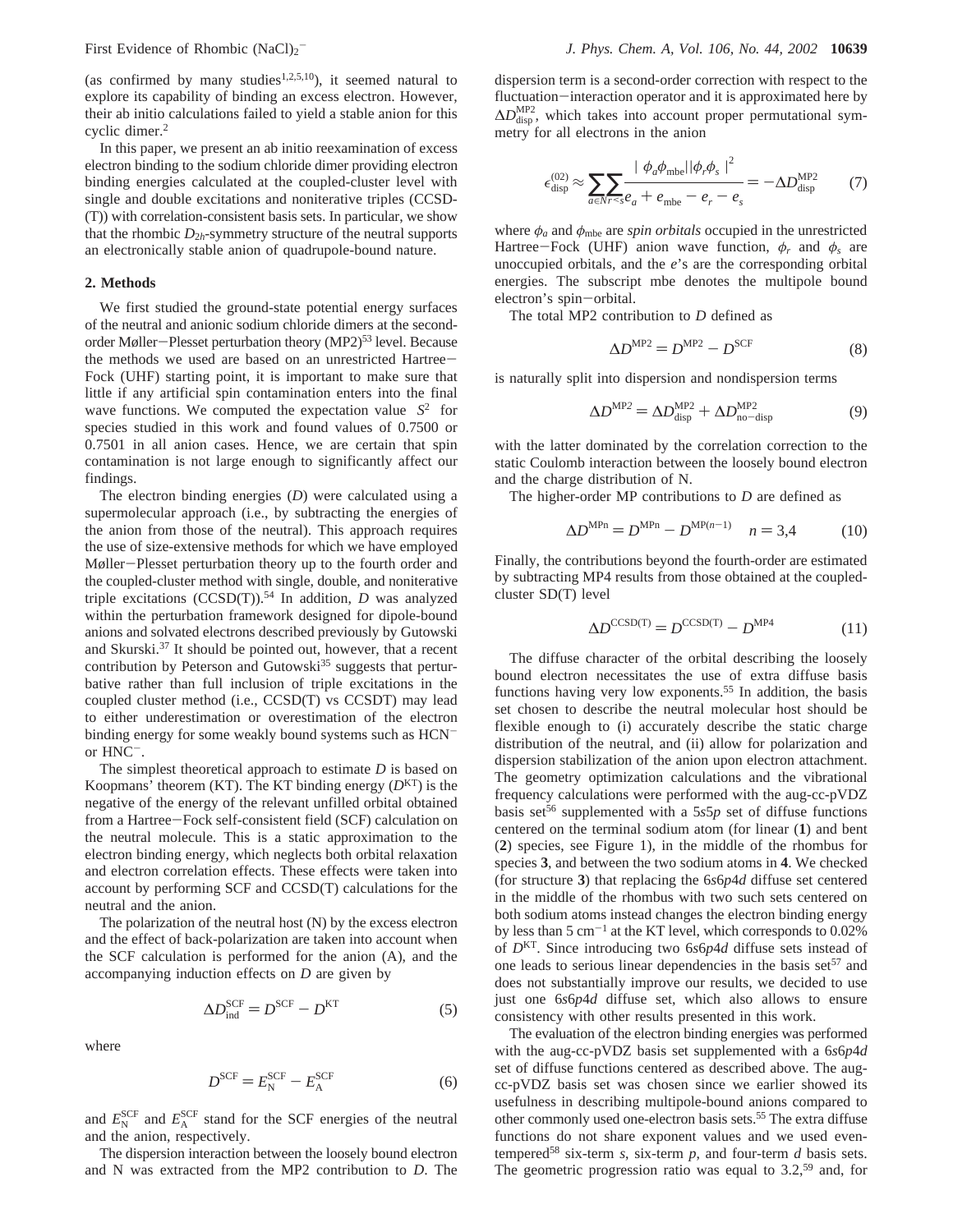each symmetry, we started to build up the exponents of the extra diffuse functions from the lowest exponent of the same symmetry included in aug-cc-pVDZ basis set designed for sodium. As a consequence, we achieved the lowest exponents of 6.7520884  $\times$  10<sup>-6</sup>, 5.8952718  $\times$  10<sup>-6</sup>, and 4.4631956  $\times$ 10-<sup>4</sup> a.u., for the *s*, *p*, and *d* symmetries, respectively.

We determined that the MP2 electron binding energy of the rhombic anion  $3^-$  increases by only 0.1 cm<sup>-1</sup> when the augcc-pVDZ+6s6p4d basis set is replaced with the aug-ccpVDZ+7*s*7*p*5*<sup>d</sup>* basis set. Since we determined this for the most weakly bound anion considered in this work, we are confident the extra diffuse functions are not necessary to properly reproduce the electron binding energies of any of the sodium chloride dimer anions.

All calculations were performed with the GAUSSIAN98 program60 on AMD Athlon 950 MHz and Pentium IV 1.7GHz computers, as well as on SGI Origin2000 and Compaq Sierra systems. The three-dimensional plots of molecular orbitals were generated with the MOLDEN program.<sup>61</sup>

## **3. Results**

**3.1. Neutral Species.** We focused our investigation of the ground-state potential energy surface (PES) of the neutral sodium chloride dimer on finding the structure corresponding to the global minimum. On the basis of our MP2/aug-cc $pVDZ+5s5p$  calculations, we confirmed that the rhombic  $D_{2h}$ symmetry structure **3** (see Figure 1) is indeed a minimum and it is the lowest energy structure of the neutral NaCl dimer. The geometry of this rhombus is given in Table 1 together with the corresponding MP2 vibrational frequencies. As shown in Figure 2, the rhombic  $(NaCl)_2$  lies 2.073 eV below the energy of two separated monomers, thus its formation is thermodynamically favorable. The Na-Cl distances in **<sup>3</sup>** are longer than in the NaCl monomer by 0.1694  $\AA$ .<sup>62</sup>

Since the dipole moment of **3** vanishes by symmetry, the first nonvanishing multipole moment is the quadrupole (*Q*). Having in mind the ionic character of all  $(NaCl)<sub>n</sub>$  clusters, one would expect rather significant magnitudes of the *Q* tensor for the rhombic dimer. Indeed, the eigenvalues of the traceless quadrupole moment tensor collected in Table 1 are large (ca. 76.2, 1.4, and  $-77.6$  D  $\times$  Å). Comparing these values to the eigenvalues of  $Q$  found previously for  $(BeO)_2$  (i.e., 38.9, 1.1, and  $-39.9$  D  $\times$  Å),<sup>42</sup> and knowing that the beryllium oxide dimer at its rhombic geometry forms an electronically stable anion of quadrupole-bound nature,  $40,42$  we questioned the earlier reports<sup>1</sup> indicating the instability of rhombic  $(NaCl)<sub>2</sub>$ .

In addition, we tried to find a local minimum on the neutral PES of the sodium chloride dimer that corresponds to a structure with only one inter-monomer  $Na<sup>+</sup>Cl<sup>-</sup>$  interaction. Such a structure would be either *linear* or *bent*. First, we verified that the linear neutral system of  $C_{\infty}$  symmetry possesses one (degenerate) imaginary frequency corresponding to the soft bending mode. However, if one allows this structure to bend, the algorithm we used does not lead to a minimum on the PES. Instead, it converges to a bent structure of the neutral  $(NaCl)_2$ , which corresponds to a stationary point but with one very soft  $(9i \text{ cm}^{-1})$  imaginary frequency. Despite many attempts (that included using various basis sets as well as the density functional method with the B3LYP functional), we were not able to find any linear or quasi-linear neutral  $(NaCl)_2$  structure that corresponds to a true local minimum on the PES. The observations that others<sup>1</sup> also failed to find such a minimum suggests it is likely that the neutral linear (or bent) sodium chloride dimer indeed is not a minimum but distorts to give the stable rhombic

structure. This explanation is confirmed by the observation that the soft imaginary vibration found for the neutral bent dimer corresponds to the ring opening/closing movement, and if one deforms the structure along that mode, then the rhombic structure is achieved.

3.2. Anionic Species. 3.2.1. Geometries and Relative Stabili*ties.* We first focused on the anions that result from attaching an excess electron to the dipole field of the parent neutral dimers so we started from the linear NaCl…NaCl structure that maximizes the dipole moment and therefore is expected to bind an extra electron relatively strongly. However, the corresponding anion (termed **1**- in Figure 1) possesses one (degenerate) imaginary frequency of  $21i$  cm<sup>-1</sup> (see Table 1). Therefore, we deformed the **1**- along the mode corresponding to the imaginary frequency, which resulted in locating the **2**- minimum (all frequencies real, see Table 1). This *bent* anion  $2^-$  of  $C_s$ symmetry is the global-minimum on the anionic PES (see Figure 2). As shown in Figure 3, the molecular orbital holding the extra electron in **2**- is localized primarily outside the molecular framework, in the vicinity of the positive site of the molecular dipole, which is typical for dipole-bound anions. As we already discussed in Section 1.3, various theoretical treatments lead to different conclusions about the character of the linear and bent anionic stationary points. However, since the Na-Cl-Na bending potential is quite flat, these two anions should be relatively alike. Indeed, their total electronic energies differ only by 0.011 eV, and, as we discuss in the next section, they have similar electron binding energies.

We verified that the dipole-bound anion  $2<sup>-</sup>$  is the global minimum on the ground-state anionic potential energy surface. An analogous conclusion has been established by others.<sup>1-3,5</sup> According to our finding, **2**- lies 2.405 eV below the energy of the two isolated neutral NaCl monomers, and 0.332 eV below the energy of the neutral rhombic global minimum **3** (see Figure 2).

Even though the rhombic structure of the neutral  $(NaCl)<sub>2</sub>$  had been described as not capable of forming a stable anion (see Section 1.3), we decided to verify that, because the large eigenvaluess of the quadrupole moment *Q* (see Table 1) suggested that supporting a stable anionic state might occur. We found that the  $D_{2h}$ -symmetry rhombic (NaCl)<sub>2</sub> does indeed bind an extra electron to form an electronically stable anion. We term this anion  $(3^-)$  quadrupole-bound because (i) the neutral parent possesses no orbital vacancies, (ii) the lowest nonvanishing multipole moment of the neutral parent is the quadrupole, (iii) the anion is bound at the electrostatic-exchange (i.e., Koopmans') level, where the excess electron occupies an *ag* molecular orbital which is localized primarily outside the molecular framework, and (iv) the symmetry of the charge distribution of the excess electron is consistent with the electrostatic potential produced by the quadrupole moment of the neutral  $(NaCl)_2$ , which results in localizing of the excess electron primarily in the vicinity of both sodium atoms that act as positive poles of molecular quadrupole (see Figure 3). As we discuss in the next section, this anion is much more weakly bound than other anionic species described in this work.

To the best of our knowledge, the existence of electronically stable rhombic  $(NaCl)<sub>2</sub>$ <sup>-</sup> has not been described in the literature thus far. This anion lies above the global anionic minimum **2** by 0.181 eV, but 0.151 eV below the global minimum for the neutral **3** (see Figure 2). We consider the stability of this anion important information that is needed to have a thorough insight into the process of creation negatively charged sodium chloride dimers.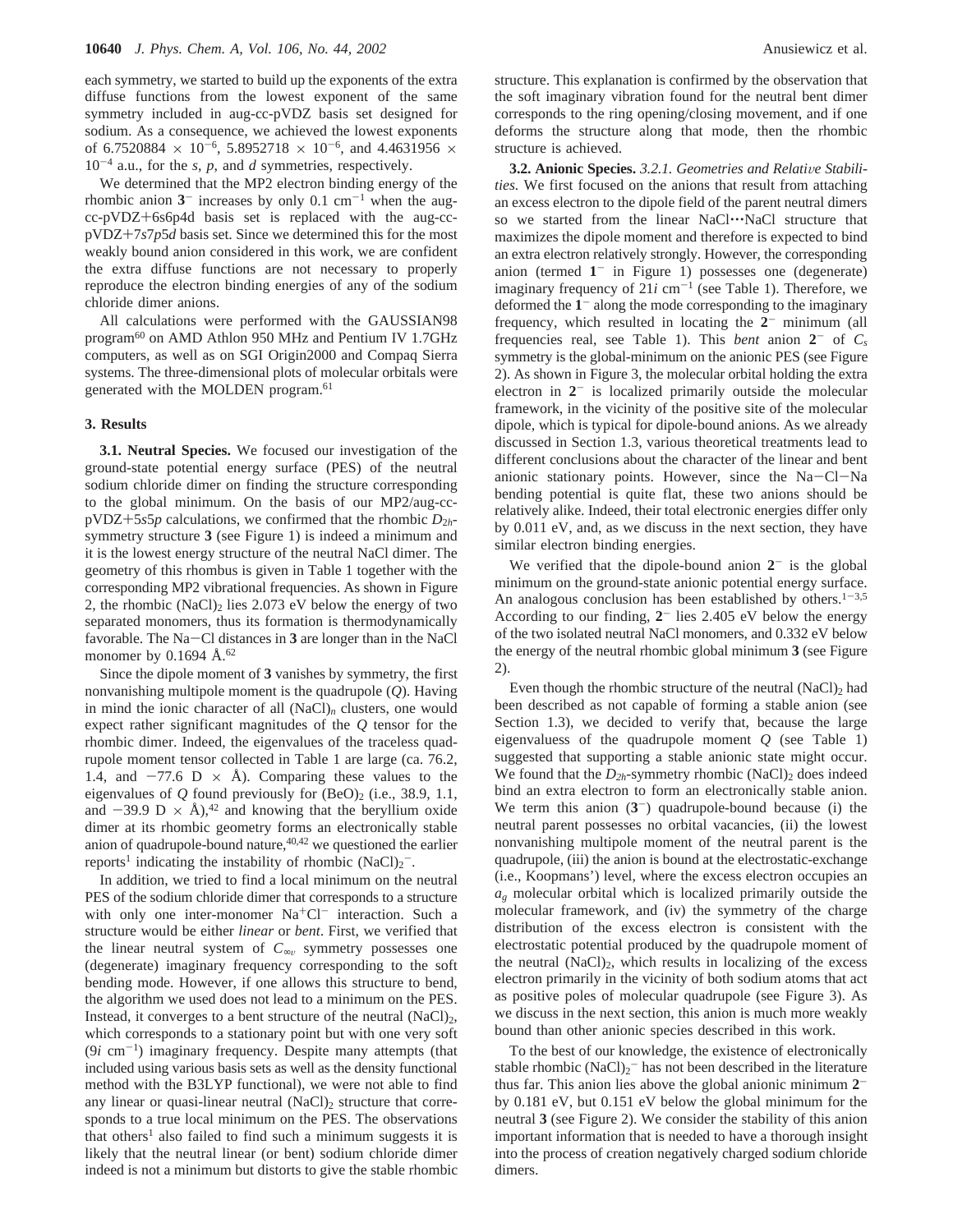| species/<br>symmetry             | electronic<br>state | geometry <sup>b</sup>       | vibrational<br>frequencies $c$       | lowest nonvanishing<br>multipol moment<br>for the neutral <sup>d</sup> |
|----------------------------------|---------------------|-----------------------------|--------------------------------------|------------------------------------------------------------------------|
| $\mathbf{1}$                     | anion               | $R_1(Na-Cl) = 2.649$        | $v_{1,2} = 14i (\pi)$                | $\mu^{\text{SCF}} = 22.47$                                             |
| linear                           | $2\Sigma$           | $R_2(Na \cdots Cl) = 2.594$ | $v_{3.4} = 70 (\pi)$                 | $\mu^{\rm MP2}$ = 2 2.28                                               |
| $C_{\infty}$                     |                     | $R_3(Na - Cl) = 2.521$      | $v_5 = 133(\sigma)$                  |                                                                        |
|                                  |                     |                             | $v_6 = 229$ ( <i>o</i> )             |                                                                        |
|                                  |                     |                             | $v_7 = 331(\sigma)$                  |                                                                        |
| $\overline{2}$                   | anion               | $R_1(Na-Cl) = 2.648$        | $v_1 = 15(a')$                       | $\mu^{\rm SCF} = 21.62$                                                |
| bent                             | 2A'                 | $R_2(Na \cdots C) = 2.595$  | $v_2 = 71(a'')$                      | $\mu^{\text{MP2}} = 21.29$                                             |
| $C_s$                            |                     | $R_3(Na-Cl) = 2.523$        | $v_3 = 71(a')$                       |                                                                        |
|                                  |                     | $\alpha_1 = 146.66$         | $v_4 = 144$ ( <i>a'</i> )            |                                                                        |
|                                  |                     | $\alpha_2 = 177.71$         | $v_5 = 227(a')$                      |                                                                        |
|                                  |                     |                             | $v_6$ = 330 ( <i>a'</i> )            |                                                                        |
| 3                                | neutral             | $R(Na-Cl) = 2.595$          | $v_1 = 92 (b_{1u})$                  | $Q_{xx}^{SCF} = -77.64$                                                |
| rhombic                          | ${}^{1}A_{g}$       | $\alpha_1 = 101.73$         | $v_2$ = 134 $(a_e)$                  | $Q_{vv}^{SCF} = 1.43$                                                  |
| $D_{2h}$                         |                     | $\alpha_2$ = 78.27          | $v_3$ = 224 ( $b_{2u}$ )             | $Q_{zz}^{\rm SCF} = 76.21$                                             |
|                                  |                     |                             | $v_4$ = 230 $(b_{1g})$               | $Q_{xx}^{\text{MP2}} = -76.58$                                         |
|                                  |                     |                             | $v_5 = 255 (a_g)$                    | $Q_{yy}^{MP2} = 1.02$                                                  |
|                                  |                     |                             | $v_6$ = 273 $(b_{3u})$               | $Q_{zz}^{\text{MP2}} = 75.56$                                          |
|                                  | anion               | $R(Na-Cl) = 2.631$          | $v_1 = 244i (b_{3u})^e$              | $Q_{xx}^{SCF} = -79.96$                                                |
|                                  | ${}^2A_g$           | $\alpha_1 = 101.57$         | $v_2 = 42 (b_{1u})$                  | $Q_{yy}^{SCF} = 1.45$                                                  |
|                                  |                     | $\alpha_2$ = 78.43          | $v_3 = 124(a_e)$                     | $Q_{77}^{\rm SCF} = 78.51$                                             |
|                                  |                     |                             | $v_4$ = 213 ( $b_{lg}$ )             | $Q_{xx}^{\text{MP2}} = -78.81$                                         |
|                                  |                     |                             | $v_5$ = 238 $(a_g)$                  | $Q_{yy}^{MP2} = 1.00$                                                  |
|                                  |                     |                             | $v_6$ = 246 $(b_{3u})$               | $Q_{zz}^{\dot{\textrm{MP2}}} = 77.81$                                  |
| $3_{C2v}$                        | anion               | $R_1(Na-Cl) = 2.771$        | $v_1 = 61 (b_2)$                     | $\mu^{\rm SCF} = 1.54$                                                 |
| $C_{2v}$                         | ${}^2A_1$           | $R_2(Na-Cl) = 2.542$        | $v_2$ = 126 (a <sub>1</sub> )        | $\mu^{\rm MP2} = 1.50$                                                 |
|                                  |                     | $\alpha_1 = 108.06$         | $v_3 = 142(a_1)$                     |                                                                        |
|                                  |                     | $\alpha_2 = 78.03$          | $v_4$ = 176 ( <i>b<sub>1</sub></i> ) |                                                                        |
|                                  |                     |                             | $v_5$ = 304 $(al)$                   |                                                                        |
|                                  |                     |                             | $v_6$ = 361 ( <i>b<sub>1</sub></i> ) |                                                                        |
| $\overline{\mathbf{4}}$          | anion               | $R_1(Na - C1) = 2.527$      | $v_{1,2}=29 \, (\pi_u)$              | $Q_{xx}^{SCF} = 117.59$                                                |
| linear                           | $2\Sigma_{\rm g}$   | $R_2(Na \cdots Na) = 3.912$ | $v_3 = 59 (\sigma_g)$                | $Q_{yy}^{SCF} = 117.59$                                                |
| $D_{\infty h}$                   |                     |                             | $v_{4.5} = 63 (\pi_e)$               | $Q_{zz}^{\rm SCF} = -235.18$                                           |
| (solvated electron)              |                     |                             | $v_6 = 278~(\sigma_u)$               | $Q_{xx}^{\text{MP2}} = 114.23$                                         |
|                                  |                     |                             | $v_7$ = 289 ( $\sigma_g$ )           | $Q_{vv}^{MP2} = 114.23$                                                |
|                                  |                     |                             |                                      | $Q_{zz}^{\text{MP2}} = -228.46$                                        |
| $TS^{-}(3^{-}\rightarrow 2^{-})$ | anion               | $R_1(Na - C1) = 2.504$      | $v_1 = 64i(a')$                      | $\mu^{\rm SCF} = 6.21$                                                 |
| $C_s$                            | 2A'                 | $R_2(Na-Cl) = 2.549$        | $v_2$ = 59 (a")                      | $\mu^{\text{MP2}} = 6.11$                                              |
|                                  |                     | $R_3(Na-Cl) = 2.743$        | $v_3 = 104$ ( <i>a'</i> )            |                                                                        |
|                                  |                     | $R_4(Na \cdots Cl) = 3.822$ | $v_4 = 172(a')$                      |                                                                        |
|                                  |                     | $\alpha_1 = 125.63$         | $v_5$ = 234 ( <i>a'</i> )            |                                                                        |
|                                  |                     | $\alpha_2 = 84.78$          | $v_6$ = 323 ( <i>a'</i> )            |                                                                        |
|                                  |                     | $\alpha_3 = 84.72$          |                                      |                                                                        |
| $TS^{-}(4^{-}\rightarrow2^{-})$  | anion               | $R_1(Na-Cl) = 2.521$        | $v_1 = 60i (a')$                     | $\mu^{\text{SCF}} = 14.03$                                             |
| $\mathcal{C}_s$                  | 2A'                 | $R_2(Na \cdots Na) = 3.600$ | $v_2 = 52(a')$                       | $\mu^{\rm MP2} = 13.77$                                                |
|                                  |                     | $R_3(Na-Cl) = 2.528$        | $v_3$ = 53 (a")                      |                                                                        |
|                                  |                     | $\alpha_1 = 179.75$         | $v_4 = 90 (a')$                      |                                                                        |
|                                  |                     | $\alpha_2 = 90.44$          | $v_5 = 277 (a')$                     |                                                                        |
|                                  |                     |                             | $v_6$ = 286 ( <i>a'</i> )            |                                                                        |

**TABLE 1: The Geometries, Harmonic Vibrational Frequencies for the Neutral and Anionic (NaCl)2 at the MP2 Stationary Points***<sup>a</sup>*

*a* The SCF and MP2 dipole moments (*<sup>µ</sup>*) and eigenvalues of the traceless quadrupole tensor (*Q*) of the rhombus (NaCl)2 are reported both at the neutral and anionic MP2 stationary points.  $\bar{b}$  The bond lengths (*R*) in Å, valence angles ( $\alpha$ ) in degrees. See Figure 1 for geometrical parameter definitions. CThe vibrational frequencies in cm<sup>-1</sup>. dThe dipole moments in Debyes and the eigenvalues of the quadrupole moment in Debyes×Å.<br>CThe zero-point averaged anionic structure is rhombic (see Section 3.2.1).

The vibrational frequencies of **3**- collected in Table 1 indicate that this possesses one imaginary frequency of  $b_{3u}$  symmetry. We verified that if one deforms the planar rhombic structure along this mode, one reaches a local minimum that possesses  $C_{2v}$  symmetry and is a slightly distorted rhombus (termed  $3_{C2v}$ in Table 1). This is the species that represents a proper local minimum on the ground-state energy surface. Moreover, we found that, when the  $b_{3u}$  vibration's zero-point energy is included, the barrier connecting **3**- and the slightly distorted rhombus  $3_{C2v}$  is more than surmounted. Therefore, we conclude that, when averaged over zero-point vibrations, this structure is effectively rhombic and planar  $(D_{2h})$ .

The conversion from rhombic  $3<sup>-</sup>$  to the lowest-energy anion **2**- can be realized by overcoming a small kinetic barrier of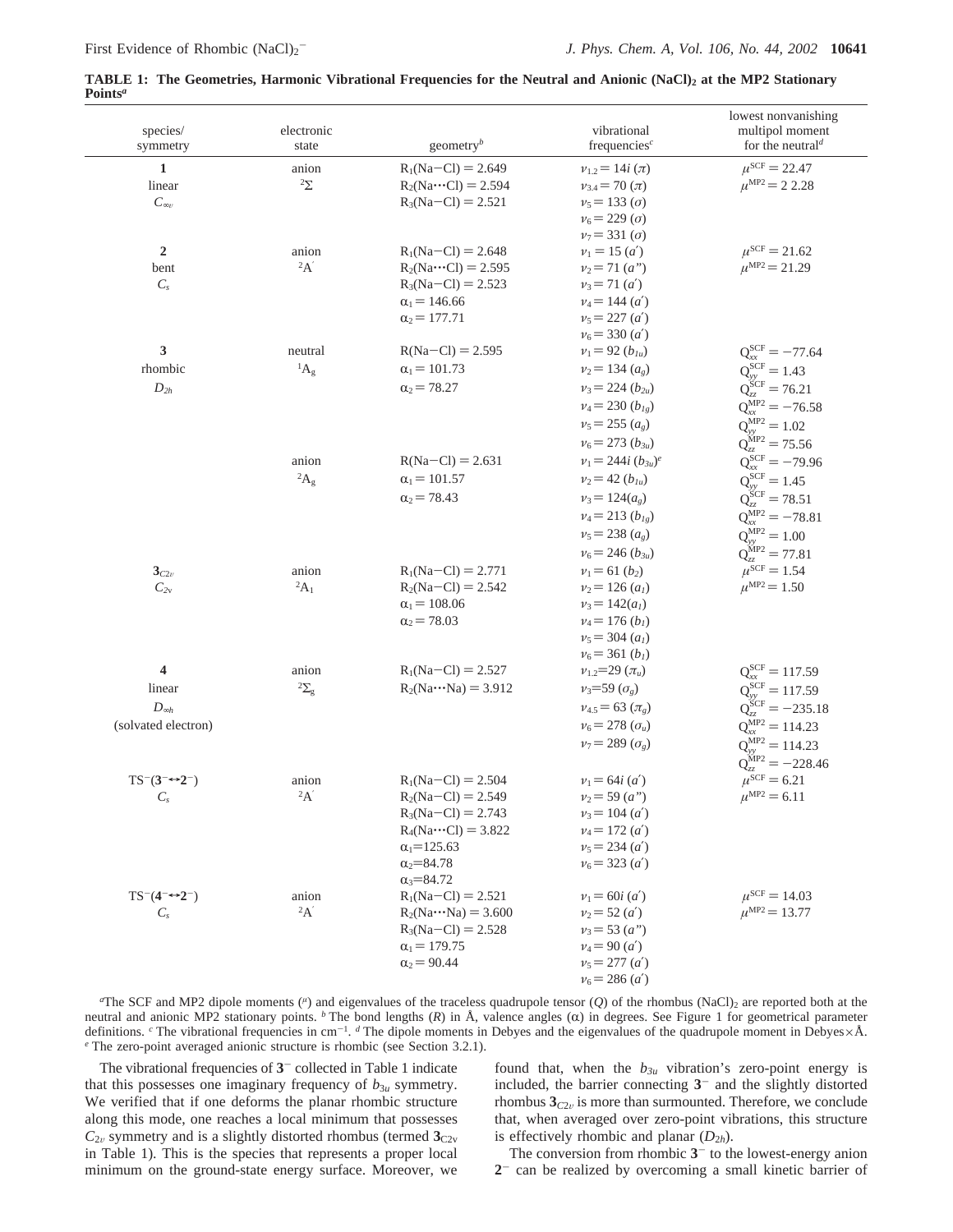

**Figure 2.** Relative electronic CCSD(T) energies (in eV) of the stationary points: minima (solid line) and selected transition states (dotted line) on the anion (right) and neutral (left) ground-state potential energy surface. The zero of energy is taken to be twice the CCSD(T) energy of the neutral NaCl monomer.



**Figure 3.** Singly occupied molecular orbital (SOMO) holding the excess electron in the ground electronic states of anions supported by sodium chloride dimers plotted with 0.015 (for **1**- and **2**-), 0.01 (for **3**<sup>-</sup>), 0.025 (for **4**<sup>-</sup>), 0.015 (for TS<sup>-</sup>(**3**<sup>-</sup> $\leftrightarrow$ **2**<sup>-</sup>)), and 0.04 (for TS<sup>-</sup>(**4**<sup>- $\leftrightarrow$ </sup>**2**<sup>-</sup>)) bohr-3/2 contour spacing, respectively.

0.108 eV  $(872 \text{ cm}^{-1})$ ,<sup>63</sup> and the corresponding transition state (TS) structure of  $C_s$  symmetry, termed  $TS^{-}(3^{-} \rightarrow 2^{-})$ , is depicted in Figure 1. The geometrical parameters of  $TS^{-}(3^{-}\rightarrow 2^{-})$  are collected in Table 1 while its singly occupied molecular orbital is shown in Figure 3. We estimated the vertical electron stability of this anion to be  $0.718$  eV (5795 cm<sup>-1</sup>) at the CCSD(T)/augcc-pVDZ+6*s*6*p*4*<sup>d</sup>* level which indicates that the excess electron is not going to auto-detach during **3**- to **2**- interconversion via  $TS^{-}(3^{-}\rightarrow 2^{-}).$ 

To complete the picture we also considered the *head-to-head* Cl-Na…e…Na-Cl structure of the sodium chloride dimer, termed **4**-. As explained in Sections 1.1 and 1.3, such a structure is linear and consists of two NaCl monomers oriented inward so their dipole moments cancel, and an extra electron that is trapped between two sodium atoms. Such species are commonly called "solvated electrons" (SE), and can alternatively be viewed as two polar molecules (NaCl in this case) linked by a oneelectron  $\sigma$  bond formed by the constructive overlap of the two NaCl monomers' dipole orbitals (see Figure 3).

The SE isomer of  $(NaCl)<sub>2</sub>$  has previously been described by Sunil and Jordan<sup>1,2</sup> who predicted it to be thermodynamically unstable with respect to the linear global-minimum of the anion (by 0.51 eV) and estimated its vertical electron detachment energy to be 2.87 eV at the MP2/6-31+ $G^*$  level. According to our results, the SE structure (labeled **4**- in this work) is indeed

**TABLE 2: Components of the Vertical Electron Binding Energies** *D* **(in cm**-**1) of Sodium Chloride Dimer Anions of Dipole-Bound, Quadrupole-Bound, and Solvated-Electron Character Calculated with the aug-cc-pVDZ**+**6***s***6***p***4***<sup>d</sup>* **Basis Sets**

|                                 | $1$ -linear $2$ -bent<br>$C_{\infty\nu}$ | $C_{s}$ | 3<br>rhombic $D_{2h}$<br>neutral<br>geometry | $3^{-}$<br>rhombic $D_{2h}$<br>anionic<br>geometry | $4-$<br>linear $D_{\infty h}$<br>solvated<br>electron |
|---------------------------------|------------------------------------------|---------|----------------------------------------------|----------------------------------------------------|-------------------------------------------------------|
| D <sub>KT</sub>                 | 11182                                    | 11138   | 184                                          | 244                                                | 20069                                                 |
| $\Delta D^{\rm SCF}$<br>ind     | 542                                      | 546     | 22                                           | 27                                                 | 1139                                                  |
| $\Delta D^{\rm MP2}$<br>disp    | 427                                      | 437     | 559                                          | 621                                                | 519                                                   |
| $\Delta D^{\rm MP2}$<br>no-disp | $-143$                                   | $-153$  | $-13$                                        | $-18$                                              | $-481$                                                |
| $\Delta D^{\text{MP3}}$         | 26                                       | 26      | $-12$                                        | $-11$                                              | 100                                                   |
| $AD^{MP4}$                      | 23                                       | 22      | 118                                          | 126                                                | $-81$                                                 |
| $AD^{CCSD(T)}$                  | 33                                       | 35      | 303                                          | 281                                                | 41                                                    |
| Sum                             | 12090                                    | 12051   | 1161                                         | 1270                                               | 21306                                                 |

higher in energy (by 0.441 eV) than  $2^-$ ; however, it lies 1.239 eV below the sum of the energies of the isolated NaCl and NaCl<sup>-</sup> (see Figure 2). Also,  $4$ <sup>-</sup> is slightly (by 0.109 eV) unstable with respect to the global minimum of the neutral species **3**.

The SE anion **4**- can transform to the lowest energy anion  $2^-$  but a kinetic barrier of 0.246 eV (1981 cm<sup>-1</sup>)<sup>63</sup> has to be overcome via the corresponding L-shaped transition state structure of  $C_s$  symmetry, termed  $TS^{-}(4^{-} \rightarrow 2^{-})$  (see Figure 1). The geometrical parameters of  $TS^{-}(4^{-} \rightarrow 2^{-})$  are collected in Table 1 while its singly occupied molecular orbital is shown in Figure 3. We estimated the vertical electron stability of this TS to be 2.094 eV  $(16 892 \text{ cm}^{-1})$  at the CCSD(T)/aug-ccpVDZ+6*s*6*p*4*<sup>d</sup>* level which indicates that the excess electron is not going to spontaneously detach during **4**- to **2**- conversion via  $TS^{-}(4^{-} \rightarrow 2^{-})$ . Our results on the  $4^{-} \rightarrow 2^{-}$  interconversion are consistent with those obtained by Sunil and Jordan<sup>2</sup> whose estimate of the height of the kinetic barrier for this process was 0.27 eV (see discussion given in ref 2 and Section 1.3 of this manuscript for details).

*3.2.2. Vertical Electron Binding Energies.* The electron binding energy was partitioned into incremental contributions calculated at "successive" levels of theory (KT, SCF, MP*n* (*n*  $= 2,3,4$ ), and CCSD(T)) as discussed in Section 2, and the results for the optimal  $1^-, 2^-, 3^-,$  and  $4^-$  structures of sodium chloride dimer are presented in Table 2. In each case, excluding the rhombic structure, we provide the results calculated at anionic equilibrium geometry. For the rhombic structure, we provide the electron binding energies calculated at both the neutral and anionic equilibrium geometries. However, to simplify the discussion, we limit it to the electron binding energies obtained for the equilibrium anionic geometries because they correspond to vertical electron detachment energies (VDEs).

In the KT approximation, the electron binding energy results from the electrostatic and exchange interactions of the loosely bound electron with the SCF charge distribution of the neutral molecule. For three anions (of DBS: **1**- and **2**-, or SE character:  $4^-$ ), the  $D<sup>KT</sup>$  values are relatively large: 11 182 cm<sup>-1</sup> for **1**-, 11 138 cm-<sup>1</sup> for **2**-, and 20 069 cm-<sup>1</sup> for **4**- and are responsible for 92-94% of the total electron binding energies (see Table 2). In the case of  $3^-$  (quadrupole-bound anion),  $D<sup>KT</sup>$ is much smaller  $(244 \text{ cm}^{-1})$  and responsible for only 19% of *D*. The SCF binding energies include orbital relaxation and thus take into account static polarization of the neutral molecule by the extra electron and the secondary effect of back-polarization. We found these contributions (which can be interpreted as orbital relaxation corrections to  $D^{KT}$ , denoted  $\Delta D^{SCF}$ <sub>ind</sub>) to be small for all four anions and responsible for only  $2-5%$  of the total *D* (see Table 2).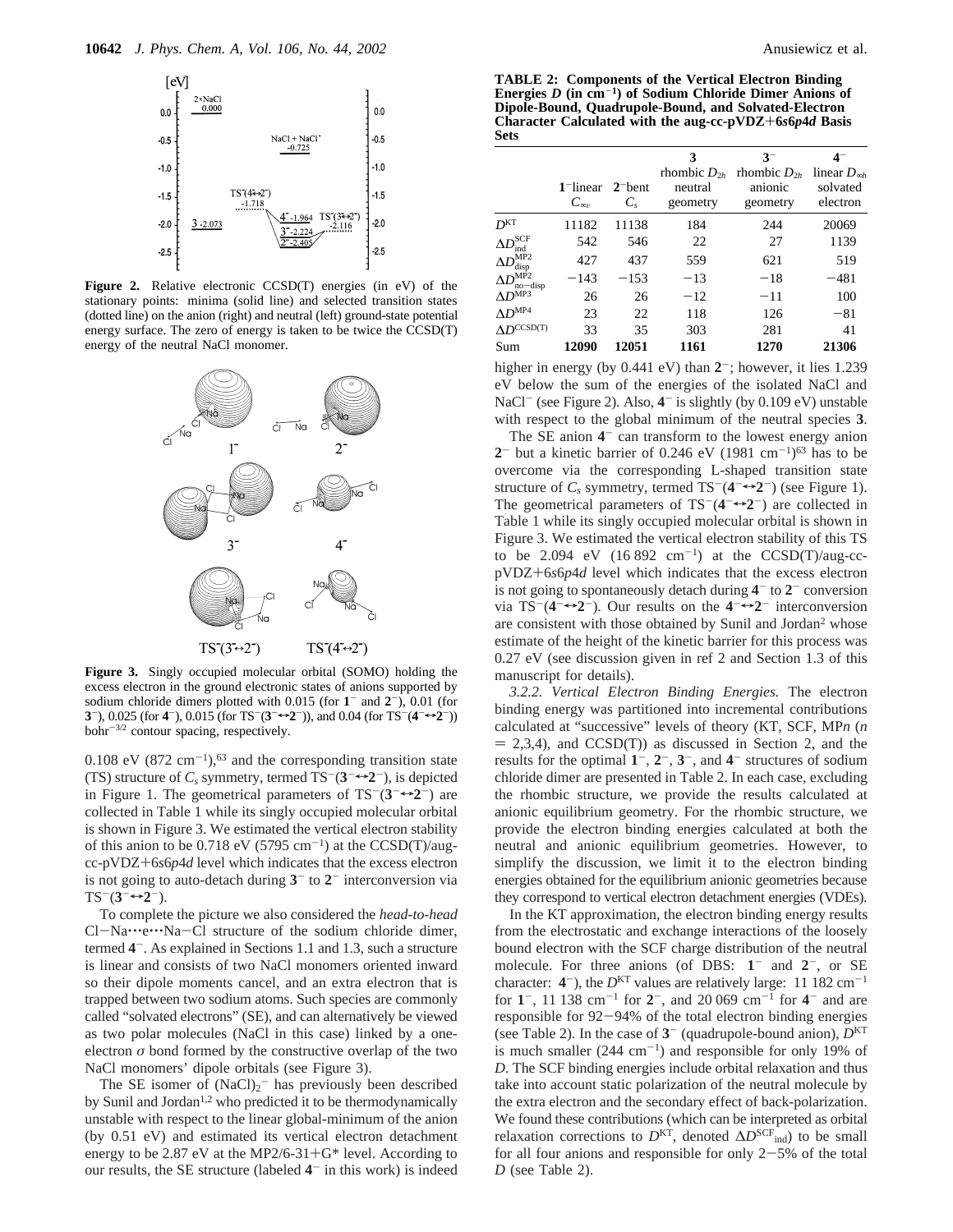The contribution denoted  $\Delta D_{\text{disp}}^{\text{MP2}}$  results from dynamical correlation between the loosely bound electron and the electrons of the neutral molecule. This stabilization is caused by quantum mechanical charge fluctuations, and is responsible for ca.  $2-4\%$ (for  $1^-, 2^-,$  and  $4^-$  and 49% (for  $3^-$  of the total *D* (see Table 2).

In addition to the dispersion interaction, other electron correlation factors may also affect the charge distribution (and multipole moments) of the neutral molecule and thus its electrostatic interaction with the extra electron. Such an effect first appears at the MP2 level and is denoted by  $\Delta D_{\text{mod}}^{\text{MP2}}$ . In all of the cases at hand MP2 electron correlation effects reduce all of the cases at hand, MP2 electron correlation effects reduce the lowest nonvanishing moment of the neutral system (see Table 1). Therefore, the value of  $\Delta D_{\text{mod}}^{\text{MP2}}$  is destabilizing but small, yet the total MP2 contribution to *D* remains stabilizing small, yet the total MP2 contribution to  $\overline{D}$  remains stabilizing due to the dominant role of the dispersion component in each case.

The contributions from ∆*D*MP3 and ∆*D*MP4 are stabilizing but very small (less than 1% of *D*) for all of our anions except in the quadrupole-bound **3**- for which the ∆*D*MP4 term is 10% of the total value of *D*. Higher order correlation effects, calculated here as Δ*D*<sup>CCSD(T)</sup> (the difference between CCSD(T) and MP4 binding energies) are stabilizing in all cases but relatively unimportant for  $1^-, 2^-,$  and  $4^-$  (less than 1% of *D*). In the case of  $3^-$ , however, the  $\Delta D^{\text{CCSD(T)}}$  is large and responsible for 22% of *D* (see Table 2).

Combining all of these contributions produces our final predictions for the vertical electron detachment energies of 12 090 and 12 051 cm<sup>-1</sup> for  $1<sup>-</sup>$  and  $2<sup>-</sup>$ , respectively (whose nature we characterize as dipole-bound),  $1270 \text{ cm}^{-1}$  for  $3$ <sup>-</sup> (quadrupole-bound nature), and 21 306 cm<sup>-1</sup> for  $4^-$  (which is a solvated-electron system).

On the basis of our results, we speculate about what kinds of molecular anions can be created after attaching excess electrons to sodium chloride clusters. Because in a neutral experimental sample, both monomers and dimers of NaCl may be present, one can expect that the excess electron can attach either to the monomer to form  $NaCl<sup>-</sup>$  or to the rhombic dimer (thus forming quadrupole-bound rhombic  $(NaCl)_2^-$ ). It is likely that such negatively charged monomers may subsequently collide with neutral NaCl molecules to result in forming linear or quasi-linear (bent) thermodynamically stable dipole-bound anions (described in this work as **2**-). Alternatively, the NaClanions may form (via colliding with the neutral NaCl) the "solvated-electron" anions  $4^-$ . The  $4^-$ , being thermodynamically unstable, will eventually convert via L-shaped transition states  $(TS^{-}(4^{-} \rightarrow 2^{-}))$  to the linear (or bent) dipole-bound anions, although a kinetic barrier of 0.246 eV must be overcome. The rhombic anions created by attaching the excess electrons to rhombic neutrals, may also convert to the linear (or bent) **2** anions via  $TS^{-}(3^{-}\rightarrow 2^{-})$  transition states, although a small kinetic barrier of 0.108 eV has to be overcome.

#### **4. Summary**

The lowest-energy isomer of  $(NaCl)<sub>2</sub>$  is a quasi-linear dipolebound (ClNa $\cdots$ ClNa)<sup>-</sup> whose vertical detachment energy (VDE) is  $12\,051\,\mathrm{cm}^{-1}$ . The quadrupole-bound nearly rhombic isomer of this anion lies 0.18 eV above the dipole-bound anion and has a VDE of  $1270 \text{ cm}^{-1}$ . Finally, the solvated-electron isomer  $CINa(-)NaCl$  lies 0.44 eV above the dipole-bound anion but has a large VDE of  $21\,306$  cm<sup>-1</sup>. There are small barriers separating both the rhombic and solvated-electron anions from the dipole-bound species.

**Acknowledgment.** This work was supported by NSF Grant 9982420 to J. Simons and the Polish State Committee for Scientific Research (KBN) Grant No. DS/8371-4-0137-2 to P. Skurski. The computer time provided by the Center for High Performance Computing at the University of Utah is also gratefully acknowledged.

#### **References and Notes**

(1) Sunil, K. K.; Jordan, K. D. *J. Phys. Chem.* **1987**, *91*, 1710.

- (2) Sunil, K. K.; Jordan, K. D. *Chem. Phys. Lett.* **1989**, *164*, 509.
- (3) Xia, P.; Yu, N.; Bloomfield, L. A. *Phys. Re*V*. B* **<sup>1993</sup>**, *<sup>47</sup>*, 10040.
- (4) Yang, Y. A.; Bloomfield, L. A.; Jin, C.; Wang, L. S.; Smalley, R. E. *J. Chem. Phys.* **1992**, *96*, 2453.
- (5) Yu, N.; Xia, P.; Bloomfield, L. A.; Fowler, M. *J. Chem. Phys.* **1995**, *102*, 4965.
	- (6) Xia, P.; Bloomfield, L. A. *Phys. Re*V*. Lett.* **<sup>1993</sup>**, *<sup>70</sup>*, 1779.
	- (7) Pandey, R.; Seel, M.; Kunz, A. B. *Phys. Re*V*. B* **<sup>1990</sup>**, *<sup>41</sup>*, 7955.
	- (8) Ochsenfeld, C.; Ahlrichs, R. *J. Chem. Phys.* **1994**, *101*, 5977.
- (9) Ochsenfeld, C.; Gauss, J.; Ahlrichs, R. *J. Chem. Phys.* **1995**, *103*, 7401.
- (10) Barnett, R. N.; Cheng, H.-P.; Hakkinen, H.; Landman, U. *J. Phys. Chem.* **1995**, *99*, 7731.
- (11) Durand, G.; Spiegelmann, F.; Labastie, P.; L'Hermite, J.-M.; Poncharal, Ph. *Phys. Re*V*. Lett.* **<sup>1997</sup>**, *<sup>79</sup>*, 633.
- (12) Honea, E. C.; Homer, M. L.; Labastie, P.; Whetten, R. L. *Phys. Re*V*. Lett.* **<sup>1989</sup>**, *<sup>63</sup>*, 394.
- (13) Honea, E. C.; Homer, M. L.; Whetten, R. L. *Phys. Re*V*. B* **<sup>1993</sup>**, *47*, 7480.
- (14) Yang, Y. A.; Conover, C. W. S.; Bloomfield, L. A. *Chem. Phys. Lett.* **1989**, *158*, 279.
- (15) Fatemi, F. K.; Dally, A. J.; Bloomfield, L. A. *Phys. Re*V*. Lett.* **<sup>2000</sup>**, *84*, 51.
- (16) Landman, U.; Scharf, D.; Jortner, J. *Phys. Re*V*. Lett.* **<sup>1985</sup>**, *<sup>54</sup>*, 1860. (17) Crawford, H. O. *Proc. R. Soc. London* **1967**, *91*, 279.
- (18) Skurski, P.; Gutowski, M.; Simons, J. *J. Chem. Phys.* **1999**, *110*, 274.
- (19) Skurski, P.; Gutowski, M.; Simons, J. *J. Phys. Chem. A* **1999**, *103*, 625.
- (20) Jordan, K. D.; Luken, W. *J. Chem. Phys.* **1976**, *64*, 2760.
- (21) Gutowski, M.; Skurski, P. *Recent Res. De*V*el. Phys. Chem.* **<sup>1999</sup>**, *3*, 245.
- (22) Gutowski, M.; Skurski, P.; Boldyrev, A. I.; Simons, J.; Jordan, K. D. *Phys. Re*V*. A* **<sup>1996</sup>**, *<sup>54</sup>*, 1906.
- (23) Gutowski, M.; Skurski, P.; Simons, J.; Jordan, K. D. *Int. J. Quantum Chem.* **1997**, *64*, 183.
	- (24) Skurski, P.; Gutowski, M. *J. Chem. Phys.* **1998**, *108*, 6303.
	- (25) Elkadi, Y.; Adamowicz, L. *Chem. Phys. Lett.* **1996**, *261*, 507.
	- (26) Gutsev, G. L.; Bartlett, R. J. *J. Chem. Phys.* **1996**, *105*, 8785.
- (27) Smith, D. M. A.; Smets, J.; Elkadi, Y.; Adamowicz, L. *J. Chem. Phys.* **1997**, *107*, 5788.
	- (28) Gutsev, G. L.; Adamowicz, L. *J. Phys. Chem.* **1995**, *99*, 13412. (29) Skurski, P.; Gutowski, M.; Simons, J. *J. Chem. Phys.* **2001**, *114*,
- 7443.
- (30) Rak, J.; Skurski, P.; Gutowski, M. *J. Chem. Phys.* **2001**, *114*, 10673. (31) Fermi, E.; Teller, E. *Phys. Re*V*.* **<sup>1947</sup>**, *<sup>72</sup>*, 399; Wightman, A. S. *Phys. Re*V*.* **<sup>1949</sup>**, *<sup>77</sup>*, 521.
	- (32) Turner, J. E.; Anderson, V. E.; Fox, K. *Phys. Re*V*.* **<sup>1968</sup>**, *<sup>174</sup>*, 81.
	- (33) Garrett, W. R. *J. Chem. Phys.* **1982**, *77*, 3666.
	- (34) Koopmans, T. *Physica (Amsterdam)* **1934**, *1*, 104.
	- (35) Peterson, K. A.; Gutowski, M. *J. Chem. Phys.* **2001**, *116*, 3297.
	- (36) Weyl, W. *Ann. Physik* **1864**, *197*, 602.
	- (37) Gutowski, M.; Skurski, P. *J. Phys. Chem. B* **1997**, *101*, 9143.
	- (38) Skurski, P.; Simons, J. *J. Chem. Phys.* **2002**, *116*, 6118.
- (39) Castelman, A. W., Jr.; Bowen, K. H., Jr. *J. Phys. Chem.* **1996**, *100*, 12911.
	- (40) Jordan, K. D.; Liebman, J. F. *Chem. Phys. Lett.* **1979**, *62*, 143.
	- (41) Simons, J.; Jordan, K. D. *Chem. Re*V*.* **<sup>1987</sup>**, *<sup>87</sup>*, 535.
	- (42) Gutowski, M.; Skurski, P. *Chem. Phys. Lett.* **1999**, *303*, 65.
- (43) Gutsev, G. L.; Jena, P.; Bartlett, R. J. *J. Chem. Phys.* **1999**, *111*, 504.
- (44) Gutowski, M.; Skurski, P.; Li, X.; Wang, L.-S. *Phys. Re*V*. Lett.* **2000**, *85*, 3145.
- (45) Compton, R. N.; Dunning, F. B.; Nordlander, P. *Chem. Phys. Lett.* **1996**, *253*, 8.
- (46) Abdoul-Carime, H.; Desfrançois, C. *Eur. Phys. J. D* **1998**, 2, 149.
- (47) Marion, J. B.; Heald, M. A. *Classical Electromagnetic Radiation*; Academic Press: New York, 1980.
- (48) Landau, L.; Lifchitz, E. *Quantum Mechanics*; *Mir*: Moscow, 1967.